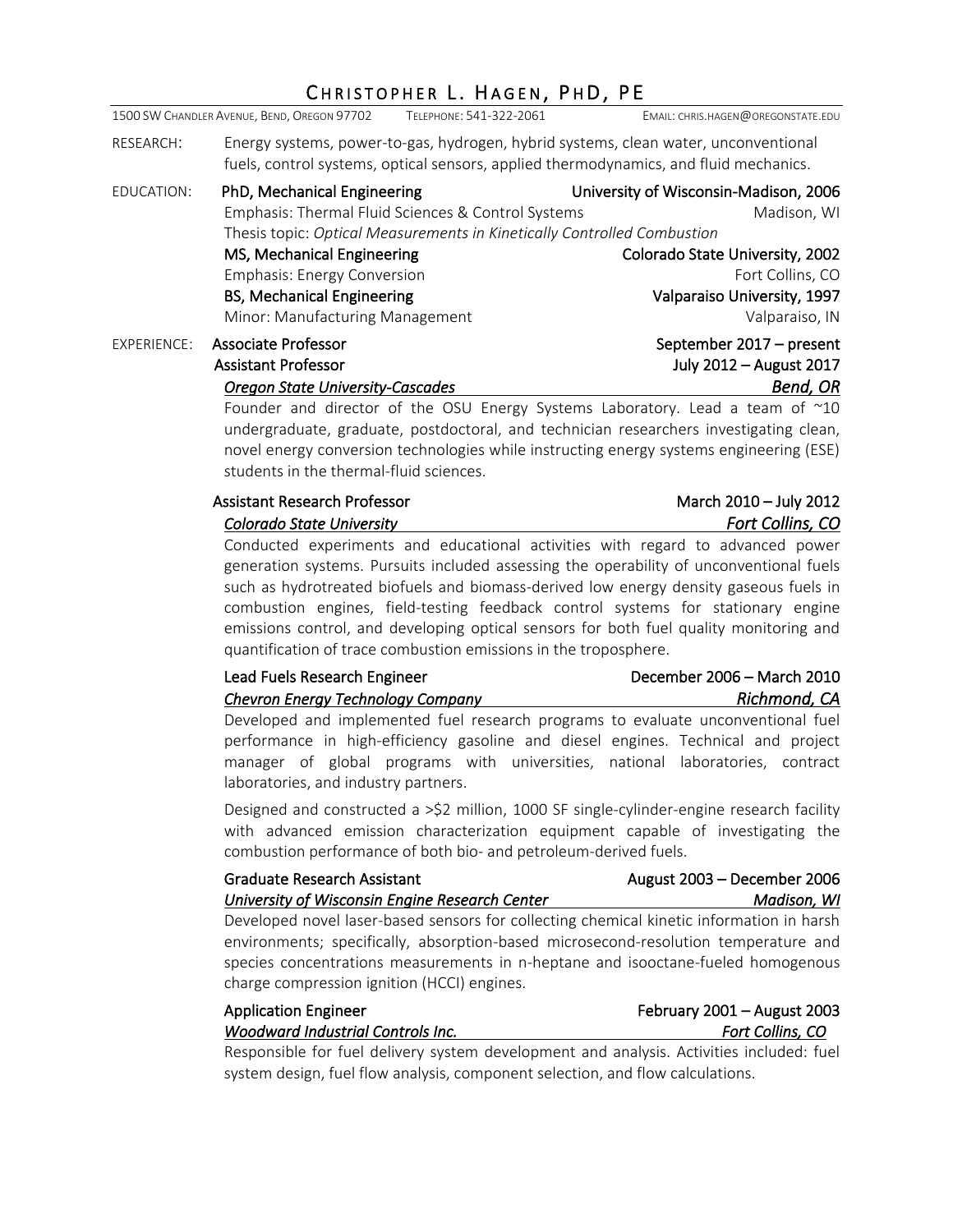Oversaw control system development of 400kW miniturbine generator set located at Walter Aircraft Engines, Prague, Czech Republic.

Onsite control system engineer for 30 MW natural gas-fired turbine generator sets, Pratt & Whitney Power Systems, East Hartford, CT.

## Engineer December 1998 – December 2000 *Enginuity International Inc. Fort Collins, CO*

Primary test engineer for final engine set-up of large bore (> 35 cm) natural gas compression engine emissions reduction retrofit projects. Commissioned control systems with lean oxides of nitrogen  $(NO<sub>x</sub>)$  reduction algorithms, high-pressure fuel injection systems, precombustion chambers, high-energy multistrike ignition systems, and upgraded turbochargers.

Graduate Research Assistant May 1997 – December 1998 *Colorado State University Engines and Energy Conversion Lab. Fort Collins, CO*  Project manager on the Global Engines Laboratory online test cell, a web-based educational tool that allows the user to remotely run physical engine experiments. Project scope was three engine stands fueled with gasoline, diesel, and natural gas, respectively.

Co-op Engineer May 1994 – August 1996 *Cincinnati Milacron Inc. Cincinnati, OH* 

Assisted senior engineers with fabrication of a high-speed gantry mill for fuselage machining.

#### TEACHING AND ADVISING:

# Courses Taught

ENGR 112 Introductions to Engineering Computing, 2018 ESE 471 Energy Storage (co-taught), 2018 ME 311 Introduction to Thermal and Fluid Sciences, 2015, 2014, 2013, 2012 ME 312 Thermodynamics, 2018, 2017, 2016, 2014, 2013 ME 331 Introductory Fluid Mechanics, 2012 ME 505 Combustion, Reading and Conference, 2014 ESE 499 Intermediate Thermodynamics, 2017 ME 540 Intermediate Thermodynamics, 2017, 2015 MECH 337 (CSU) Thermodynamics, 2012 MECH 417 (CSU) Control Systems, 2010

Guest Lecturer; MECH 661 (CSU) Int. Comb. Eng., ME 770 (U. of WI) Adv. Exp. Instr.

# Research Faculty

 Dr. Yibin Deng (12-month visiting prof., Wuhan U. of Tech., Wuhan, Hubei, China) 2016 Dr. Kyle Niemeyer, 2015

### Post-Doctoral Researchers

Dr. David Wagner, 2016 – 2018 (Asst. Prof. San Jose State University) Dr. Shyam Menon, 2014 – 2016 (Asst. Prof. Louisiana State University) Dr. Kyle Niemeyer, 2014 (Asst. Prof. Oregon State University)

### Advisor, Graduate Students

PhDME Zachary Taie PhDME Shane Daly, 2018 (Enel X) MSME Kyle Anderson MSME Alex Herman MSME James Benbrook, 2020 MSME Khang Tran, 2019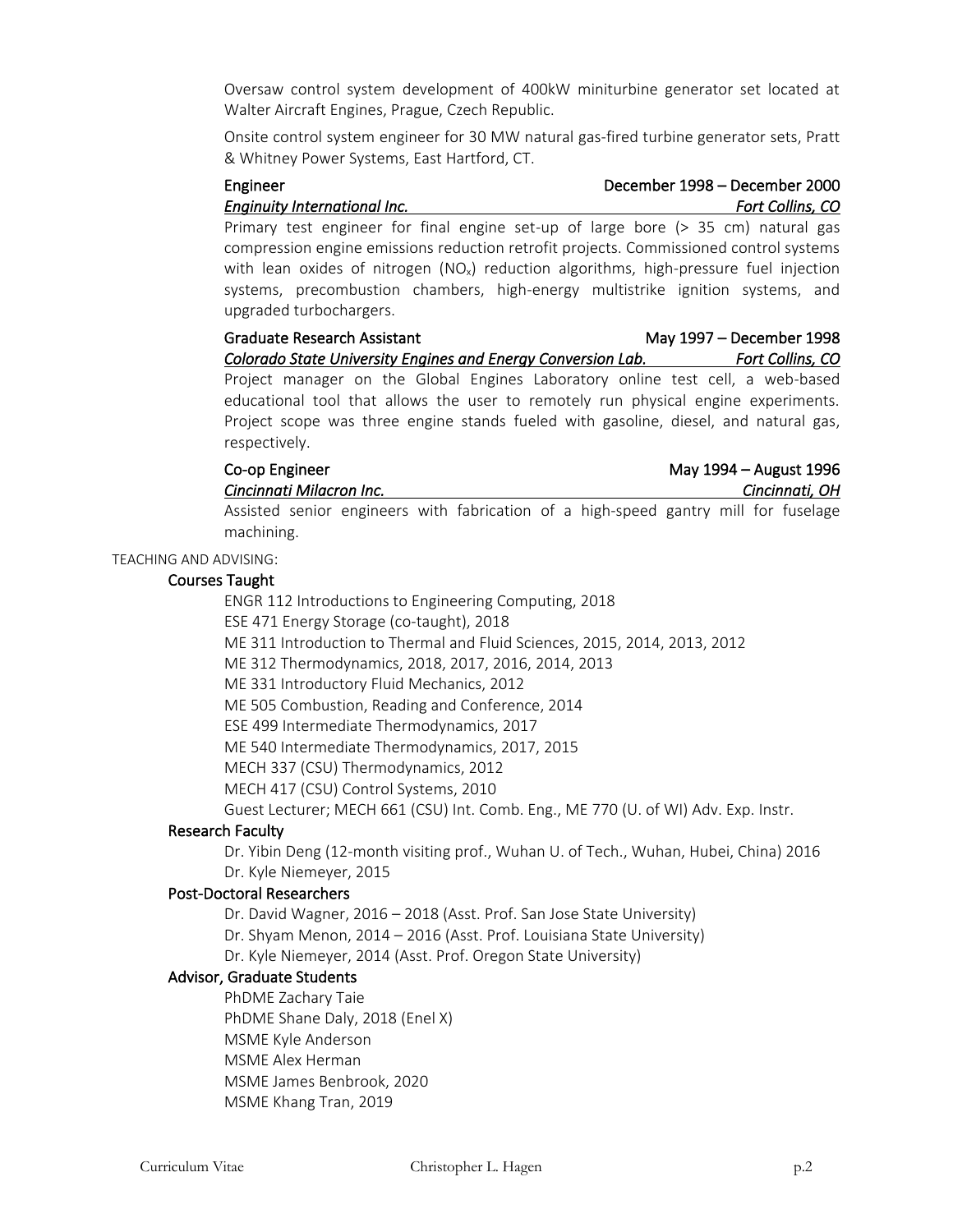MSME Zachary Taie, 2018 MSME Zoe Lavrich, 2018 (element1) MSME Sean Brown, 2017 (SpaceX) MSME Shane Daly, 2015 MSME Robert Elgin III, 2014 (Intel) MSME Matthew Boley (CSU, 2012) PhDME Devin Yates (UC Berkeley Chevron Intern Supervisee, 2008) Member, Graduate Committee PhDEE David Glennon (graduate council representative) PhDCS Ryan Gambord (graduate council representative) MSME Morgan Mayer PhDEE Leila Ghorban Zadeh (graduate council representative) MSCS Aashish Adhikari (graduate council representative) PhDME Benjamin Smucker PhDME Paige Lorson MSME Harley Glad PhDME Jayani Jayasuriya MSME Davis Chamorro, 2020 MSME Daniel Caplan, 2020 MSME Kenta Noma, 2019 MSME Tejas Mulky, 2018 MSME Ahmand Bukshaisha, 2018 MSME Jonathan Bonebrake, 2018 MSCHE Yige Wang, 2017 (graduate council representative) MSME Tejas Mulky, 2017 MSEE David Berry, 2017 (graduate council representative) MSME Matthew Hyder, 2017 MSME Aaron Fillo, 2017 MSME Kyle Zada, 2017 MSEE, David Barry, 2017 (graduate council representative) MSEE Alex Louie, 2016 (graduate council representative) MSNSE Kyle Hoover, 2016 (graduate council representative) PhDME Thomas Mosier, 2015 PhDME Ida Truedsson (Faculty Opponent, Lund University, Sweden, 2014) MSME student Roshan Kochuparampil (CSU, 2013) Advisor, Undergraduate Honors BSESE Gertrude Villaverde, 2019 BSME Sean Brown, 2015 BSME Torres Neuhoff (CSU, 2012) Advisor, Undergraduate Assistants BSESE Bridger Cook BSESE Spencer Scott BSESE Madeline Kier BSESE Jennifer Speaks, 2018 BSESE Matthew Blaser, 2018 BSESE Michael Wittenburg, 2018 BSESE Jon Young, 2018 BSESE Gertrude Villaverde, 2018 BSESE Lawandy Agustinus, 2017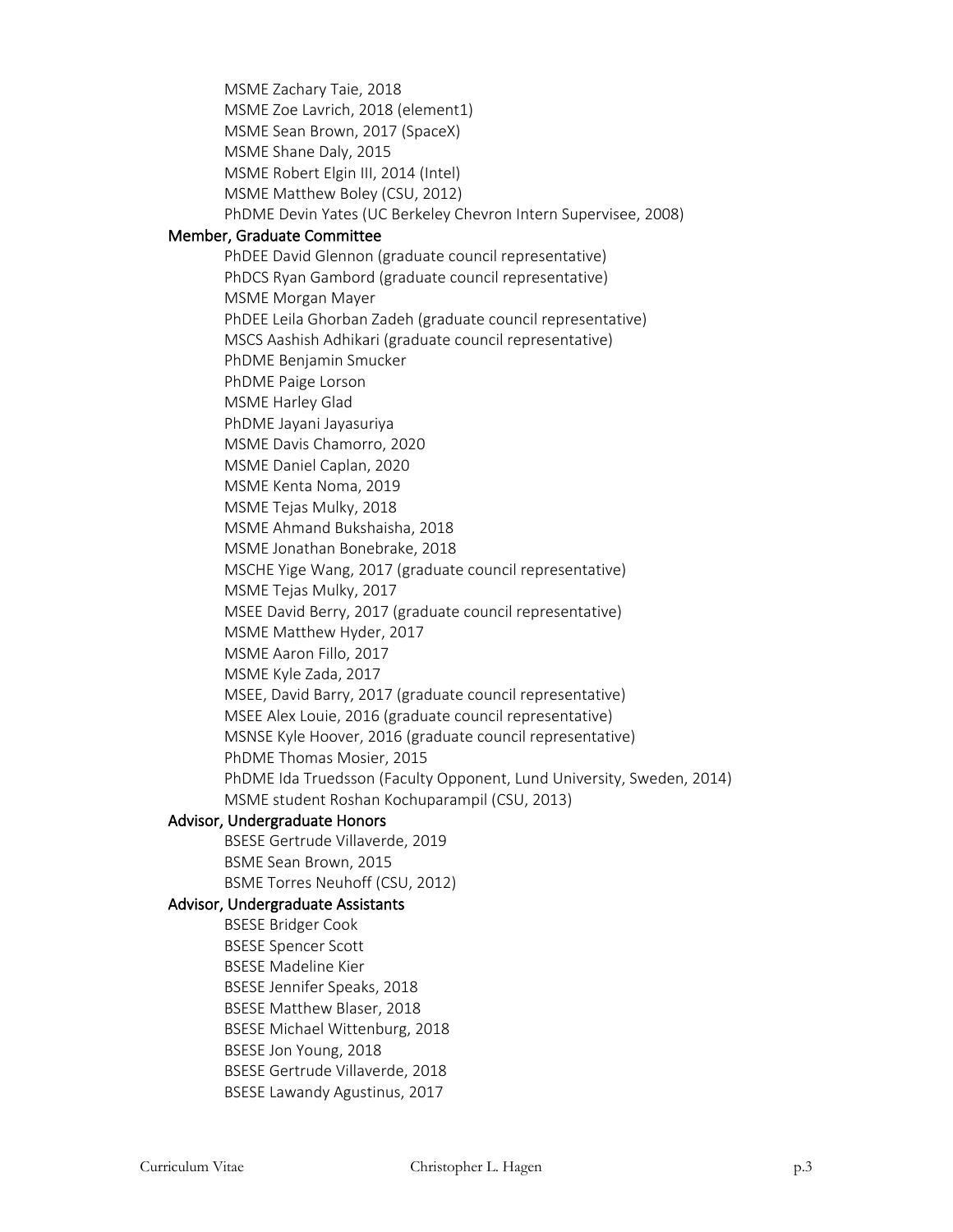BSESE Claire Cushing, 2017 BSESE Zoe Lavrich, 2016 BSESE Raymond Kuhn, 2016 BSESE Ryan Heltemes, 2016 BSESE Walter Beckwith, 2015 BSESE James Malone, 2015 BSESE Nicholas Olson, 2015 BSESE Zachary Taie, 2014 BSESE Josh Tibbitts, 2014 BSESE Dustin Stewart, 2013 BSESE Megan Glenn, 2013 Advisor, Visiting Scholar BS Physics, Margaret Lane, 2017 - 2018

# Advisor, Senior Design Practicum

Academic Year (AY) AY 2015, 2014, AY 2013, AY 2011 (CSU), AY 2010 (CSU)

### JOURNAL PUBLICATIONS

- 1. Daly, S., Tran, K., Niemeyer, K.E., Cannella, W.J., Hagen, C.L. Predicting Fuel Low-Temperature Combustion Performance Using Fourier-Transform Infrared Absorption Spectra of Neat Hydrocarbons, *FUEL*, Volume 242, 2019, 343-344, https://doi.org/10.1016/j.fuel.2019.01.054.
- 2. Taie, Z., Hagen, C. L., Experimental thermodynamic first and second law analysis of a variable output 1–4.5 kWe, ICE-driven, natural-gas fueled micro-CHP generator. *Energy Conversion and Management*, 2019, 180, 292–301. https://doi.org/10.1016/j.enconman.2018.10.075
- 3. Daly, S., Hagen, C.L., Cenker, E., Pickett, L., Skeen, S., The Effects of Injector Temperature on Spray Characteristics in Heavy-Duty Diesel Sprays, *SAE International Journal of Engines* 11(6):879– 891, 2018, doi:10.4271/2018-01-0284.
- 4. Lavrich, Z., Wagner, D.R., Taie, T., Hagen, C. L., Design considerations for small scale rotating fluidized beds in static geometry with screens for fine particles, *Chemical Engineering Research and Design,* Volume 137, 2018, Pages 89-100, ISSN 0263-8762, https://doi.org/10.1016/j.cherd.2018.06.044.
- 5. Daly, S.R., Niemeyer, K.E., Cannella, W.J., Hagen, C.L., FACE gasoline surrogates formulated by an enhanced multivariate optimization framework, *Energy and Fuels,* 2018 32 (7), 7916-7932, https://doi.org/10.1021/acs.energyfuels.8b01313
- 6. Taie, Z., West, B., Szybist, J., Edwards, D., Thomas, J., Huff, S., Vishwanathan, G., Hagen, C.L., Detailed Thermodynamic Investigation of an ICE-Driven, Natural Gas-Fueled, 1kwe Micro-CHP Generator, *Energy Conversion and Management.* Volume 166, 2018, Pages 663-673, ISSN 0196- 8904, https://doi.org/10.1016/j.enconman.2018.04.077.
- 7. Ganti, H., Menon, S.K., Niemeyer, K., E., Hagen, C.L., Effects of Oil and Water Contamination on the Operation of a Natural Gas Internal Combustion Engine, *Journal of Natural Gas Science and Engineering*, Volume 41, May 2017, Pages 30-39, ISSN 1875-5100, http://doi.org/10.1016/j.jngse.2017.02.038.
- 8. Deng, Y., Menon, S.K., Lavrich, Z., Wang, H., Hagen, C.L., Design, Simulation, and Testing of a Novel Micro-Channel Heat Exchanger for Natural Gas Cooling in Automotive Applications, *Applied Thermal Engineering,* Volume 110, January 2017, Pages 327–334, *doi: 10.1016/j.applthermaleng.2016.08.193*.
- 9. Daly, S., Niemeyer, K.E., Cannella, W.J., Hagen, C.L., Predicting Fuel Research Octane Number using Fourier-Transform Infrared Absorption Spectroscopy of Neat Hydrocarbons, accepted for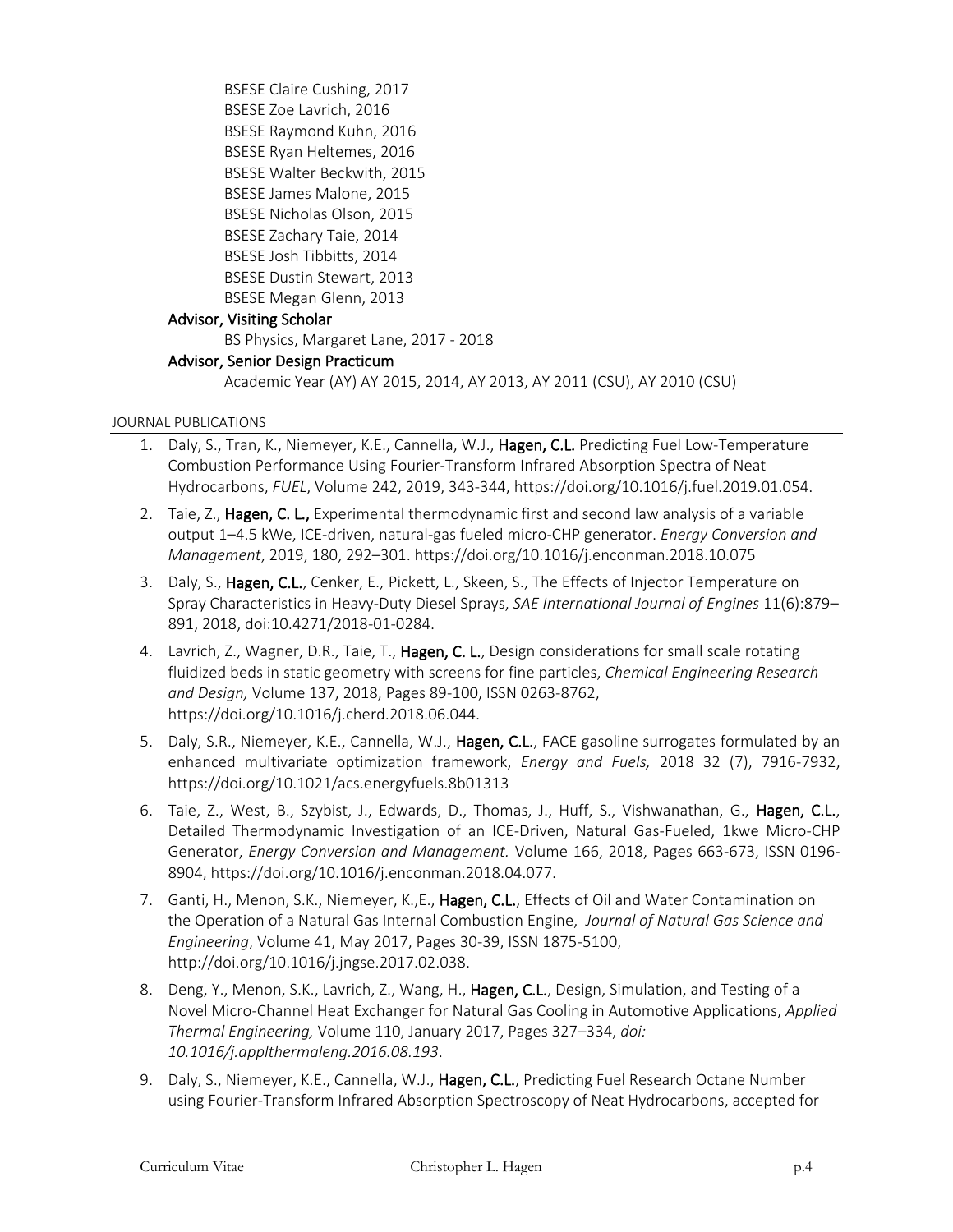publication by *Fuel*. Volume 183, 1 November 2016, Pages 359–365, *doi:10.1016/j.fuel.2016.06.097*

- 10. Daly, S.R., Olson, N. Hagen, C.L., Fourier-Transform Infrared Absorption Spectroscopy in Binary Hydrocarbon-Alcohol Single Droplet Evaporation, *Journal of Spectroscopy*, vol. 2016, Article ID 3619634, 7 pages, 2016. doi:10.1155/2016/3619634.
- 11. Elgin, R.C., Hagen, C.L., A Semi-Empirical CNG Tank Filling Model Created for a Novel Self-Refueling Vehicle System, *Proceedings of the Institution of Mechanical Engineers, Part D: Journal of Automobile Engineering*, published online, January 2016, doi: 10.1177/0954407015623409.
- 12. Malakoutirad, M., Bradley, T.H., Hagen, C.L., Design Considerations for an Engine-Integral Reciprocating Natural Gas Compressor, *Applied Energy*, Volume 156, 2015, pp. 129-137, ISSN 0306-2619.
- 13. Elgin, R.C., Hagen, C.L., Development and Operation of a Self-Refueling Compressed Natural Gas Vehicle, *Applied Energy*, Volume 155, 2015, pp. 242-252, ISSN 0306-2619.
- 14. Niemeyer, K.E., Daly, S.R., Cannella, W.J., Hagen, C.L., Investigation of the LTC Fuel Performance Index for Oxygenated Reference Fuel Blends, *Fuel*, Volume 155, 2015, pp. 14-24.
- 15. Niemeyer, K.E., Daly, S R., Cannella, W.J., Hagen, C.L. A Novel Fuel Performance Index for LTC Engines Based on Operating Envelopes in Light-Duty Driving Cycle Simulations, *ASME Journal of Engineering for Gas Turbines and Power,* 2015, Volume 137, Issue 10 p.101601.
- 16. Hagen, C.L., Lee, B.C., Franka, I.S., Rath, J.L., VandenBoer, T.C., Roberts, J.M., Brown, S.S., and Yalin, A.P., Cavity Ring-Down Spectroscopy Sensor for Detection of Hydrogen Chloride, *Atmospheric Measurement Techniques*, Volume 7, 2014, pp. 345–357.
- 17. Kranendonk, L.A., Caswell, A.W., Hagen, C.L., Neuroth, C.T., Shouse, D.T., Gord, J.R., Sanders, S.T., Temperature Measurements in a Gas-Turbine-Combustor Sector Rig Using Swept-Wavelength Absorption Spectroscopy, *Journal of Propulsion and Power* 2009, Volume 25, Issue 4, pp. 859-863.
- 18. Hagen, C.L., Sanders, S.T., Investigation of Multi-Species (H<sub>2</sub>O<sub>2</sub> and H<sub>2</sub>O) Sensing and Thermometry in an HCCI Engine by Wavelength-Agile Absorption Spectroscopy, *Measurement Science & Technology* 2007, Volume 18, Issue 7, 1992-1998.
- 19. Hagen, C.L., Sanders, S.T., Toward Hyperspectral Sensing in Practical Devices: Measurements of Fuel,  $H<sub>2</sub>O$  and Gas Temperature in a Metal Homogeneous Charge Compression Ignition Engine, *Journal of Near Infrared Spectroscopy,* Volume 15, Issue 4, 2007, pp. 217-225.
- 20. Hagen, C.L., Schmidt, J.R., Sanders, S.T., Spectroscopic Sensing via Dual-Clad Optical Fiber, *IEEE Sensors Journal,* Volume 6, Issue 5, 2006, pp. 1227-1231.
- 21. Hagen, C.L., Walewski, J.W., Sanders, S.T., Generation of a Continuum Extending to the Midinfrared by Pumping ZBLAN Fiber with an Ultrafast 1550-nm Source, *IEEE Photonics Technology Letters,* Volume28, Issues 1-4, 2006, pp. 91-93.
- 22. Walewski, J.W., Filipa, J.A., Hagen, C.L., Sanders, S.T., Standard Single-Mode Fibers as Convenient Means for the Generation of Ultrafast High-Pulse-Energy Super-Continua, *Applied Physics B-Lasers and Optics* Volume 83, Issue 1, 2006, pp. 75-79.

PEER-REVIEWED CONFERENCE PROCEEDINGS

1. Tran, K., Niemeyer, K., Cannella, W., and Hagen, C. L., Sensitivity Analysis of the Low Temperature Combustion Index to Driving Cycle and Vehicle Specifications, *SAE 2019 World Congress,* Detroit, Michigan, USA, 2019; Volume 2019-01-0959, 2019, https://doi.org/10.4271/2019-01-0959.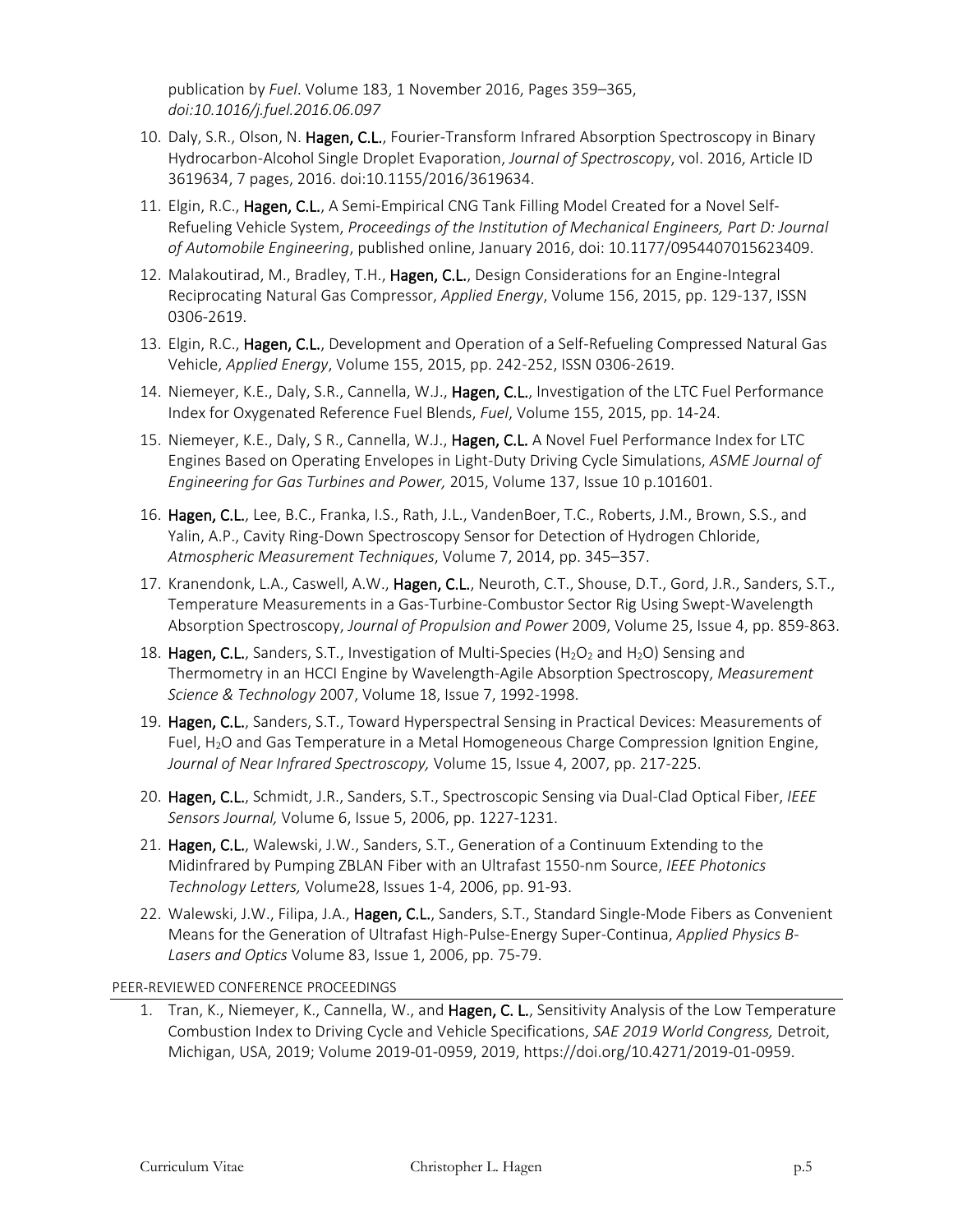- 2. Lavrich Z., Taie Z., Menon S., Daly S., Halliday D., Hagen C.L., Internal Combustion Engines as Fluidized Bed Reactors. *Proceedings of the ASME Internal Combustion Engine Division Fall Technical Conference*, Seattle, WA, USA, 2017, V001T03A001. doi:10.1115/ICEF2017-3524.
- 3. Brown, S.P., Hagen C.L., Optimized Engine Performance for a 1 KW UAV Hybrid Powertrain, *Proceedings of the ASME Internal Combustion Engine Division Fall Technical Conference*, Seattle, WA, USA, 2017, Paper No. ICEF2017-3555, V002T05A004. doi:10.1115/ICEF2017-3555.
- 4. Menon, S.K., Ganti, H., Hagen, C.L., Development and Testing of a Bimodal Internal Combustion Engine for a Self-Refueling Vehicle Application, *SAE 2016 World Congress,* Detroit, Michigan, USA, 2016; Volume 2016-01-1014. doi:10.4271/2016-01-1014
- 5. Menon, S.K., Weyer, K., Pedersen, D., Hagen, C.L., Self-Regulating System for Natural Gas Cooling in a Bimodal Internal Combustion Engine, *Proceedings of the ASME Internal Combustion Engine Division Fall Technical Conference*, Houston, Texas, USA, 2015, Paper No. ICEF2015-1126, pp. V002T07A010. doi:10.1115/ICEF2015-1126.
- 6. Menon, S.K., Ganti, H., Wang, H., Hagen, C.L., Development and Analysis of Micro-Channel Heat Exchangers for Natural Gas Cooling, *The 13th International Conference on Nanochannels, Microchannels, and Minichannels*, San Francisco, California, USA, 2015.
- 7. Elgin, R.C., Daly, S., Hagen, C.L., Experimental Validation Towards a Self-Refueling CNG Vehicle to Provide Home Refueling, *SAE 2014 World Congress,* Detroit, Michigan, USA, 2014; Volume 2014- 01-1343.
- 8. Echter, N.P., Weyer, K.M., Turner, C.W., Babbitt, G.R., Hagen, C.L., Design and Analysis of a Self-Refueling CNG Vehicle to Provide Home Refueling, *SAE 2014 World Congress,* Detroit, Michigan, USA, 2014; Volume 2014-01-1341.
- 9. Boley, M., Hagen, C.L., Simulation of Turbocharged Marine Diesel Engine for Electrical Power System Trainer, *ASME Internal Combustion Engine Division Spring Technical Conference*, ASME: Torino, Piemonte, Italy, May 2012.
- 10. Rath, J., Franka, I., Lee, B., Hagen, C.L., Yalin, A., Cappelli, M., Electric Field Measurements in Gases Using Cavity Enhanced Polarimetry, *AIAA Aerospace Sciences Meeting*, AIAA: Nashville, TN, January 2012.
- 11. Zuehl, J.R., Ghandhi, J.B., Hagen, C.L., Cannella, W.J., Fuel Effects on HCCI Combustion Using Negative Valve Overlap, *SAE 2010 World Congress*, Detroit, Michigan, USA, 2010; Volume 2010- 01-0161.
- 12. Hagen, C.L., Sanders, S.T., Application of a Novel White Laser Sensor to an HCCI Engine, *SAE 2006 World Congress*, Detroit, Michigan, USA, 2006, Volume 2006-01-1200.

CONFERENCE PROCEEDINGS, SELECTED PUBLICATIONS, & POSTERS

- 1. Tran, K., Niemeyer, K. E., Hagen, C. L., Reduced Chemical Kinetics Model for Low-Speed Pre-Ignition Investigation, *Western States Section Combustion Institute 2019 Fall Meeting*, October 2019, Albuquerque, New Mexico, USA
- 2. Benbrook, J., Hagen, C. L., Hybrid Powertrain Improvements for Increased Flight Duration in Multirotor Unmanned Aerial Systems, *American Institute of Aeronautics and Astronautics (AIAA) conference on Propulsion and Energy*, August 2019, Indianapolis, Indiana, USA
- 3. Kier, M., Taie, Z., Hagen, C. L., A Study of the Effect of Hydrogen on Gas Leak Detectors: A Step Towards Injecting Hydrogen into the Natural Gas Pipeline, 5th Annual OSU-Cascades Research and Scholarship Symposium, May 2019, Bend, Oregon, USA
- 4. Taie, Z., Villaverde, G., Speaks, J., Hagen, C. L., Second law implications of utilizing hydrogen for energy storage, *Western States Section Combustion Institute 2018 Spring Meeting*, March 2018, Bend, Oregon, USA.
- 5. Lane, M.R., Wager, D.R., Taie, Z., Hagen, C. L., Ethane cracker diagnostic development, *Western States Section Combustion Institute 2018 Spring Meeting*, March 2018, Bend, Oregon, USA.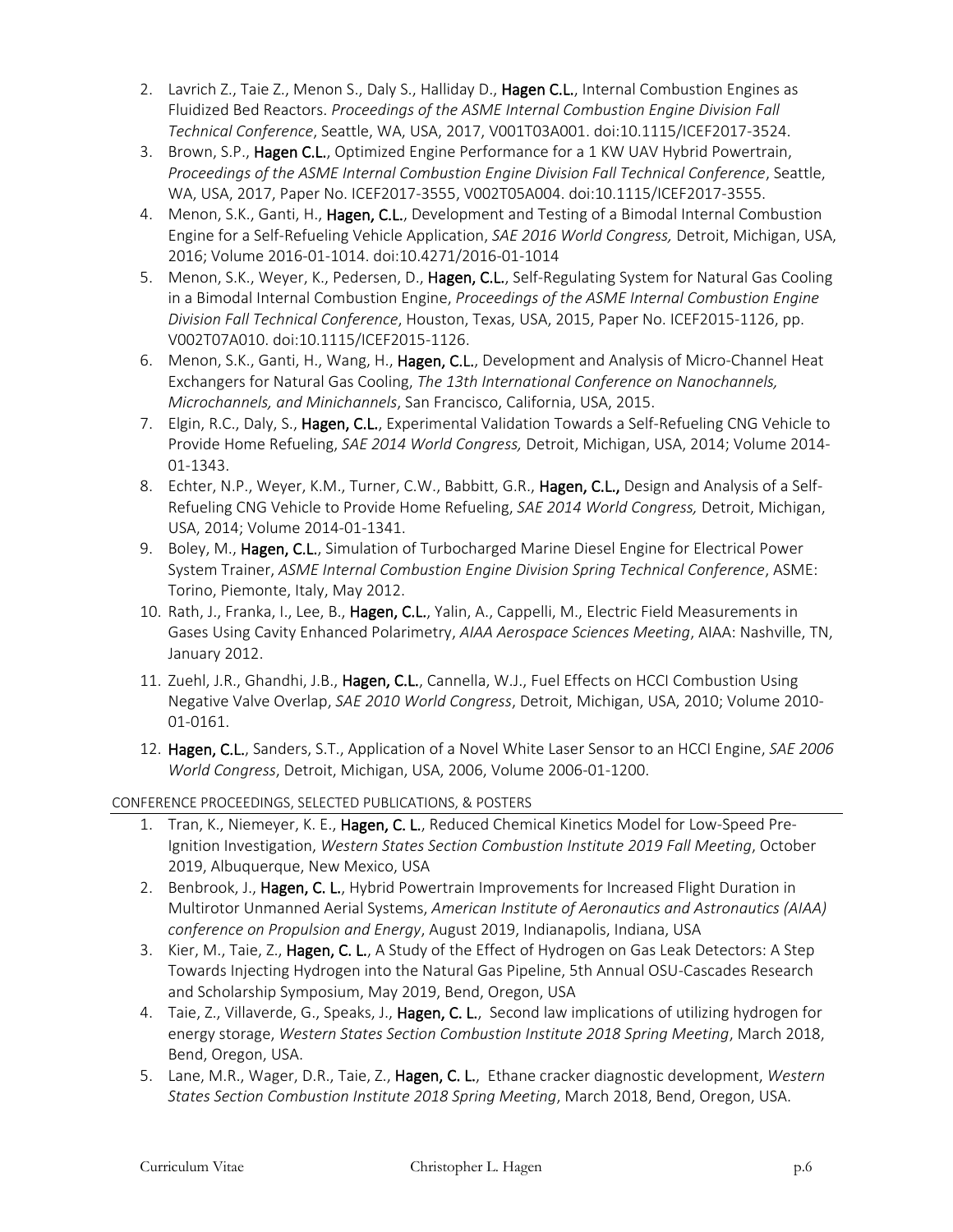- 6. Daly, S., Hagen, C. L., Manin, J., Cenker, E., Pickett, L., Skeen, S., Visualizing fuel mixture fraction via high-speed extinction imaging of C70 Fullerene doped diesel sprays, *Western States Section Combustion Institute 2018 Spring Meeting*, March 2018, Bend, Oregon, USA.
- 7. Taie, Z., Villaverde, G., Hagen, C. L., Hydrogen for Energy Storage: A Case for Storing Renewable Energy by Leveraging Existing Natural Gas Infrastructure, *Energy Storage Symposium*, November 2017, Corvallis, Oregon, USA, poster.
- 8. Taie, Z., Wagner, D.R., Hagen, C. L., Kinetic Study of Ethane Pyrolysis in an Internal Combustion Engine, *Western States Section Combustion Institute 2017 Fall Meeting*, October 2017, Laramie, Wyoming, USA.
- 9. Lavrich, Z., Taie, Z., Wagner, D.R., Hagen, C. L., Light Extinction Based Image Analysis Technique for Rotating Fluidized Beds, *Western States Section Combustion Institute 2017 Fall Meeting*, October 2017, Laramie, Wyoming, USA.
- 10. Lavrich, Z., Wagner, D.R., Taie, Z., Halliday, D., Hagen, C. L., Dehydrogenation Catalysis in Rotating Fluidized Beds, , American Chemical Society, Northwest Regional Meeting (NORM), June 2017, Corvallis, Oregon, USA, presentation.
- 11. Wagner, D.R., Lavrich, Z., Taie, Z., Halliday, D., Hagen, C.L., "Partial Oxidation of Hydrocarbons in Novel Fluidized Bed Reactors," [Poster] The Combustion Institute, 10th U.S. National Meeting, 23- 26 April 2017, College Park, Maryland, USA, poster.
- 12. Lavich, Z., Taie, Z., Menon, S.K., Beckwith, W., Daly, S.R., Halliday, D., Hagen, C.L., Internal Combustion Engines as Fluidized Bed Reactors, *69th Annual Meeting of the APS Division of Fluid Dynamics,* Volume 61, Number 20, November 2016, Portland, Oregon, USA, presentation.
- 13. Taie, Z., Beckwith, W., Hagen, C.L., First and Second Law Thermodynamic Analysis of a Natural Gas Fueled Residential Standby Generator, *Western States Section of the Combustion Institute, SpringTechnical Meeting*, Seattle, Washington, USA, 2016.
- 14. Menon, S.K., Taie, Z., Hagen, C.L., Internal Combustion Engines as Chemical Reactors: Issues and Challenges, *Western States Section of the Combustion Institute, SpringTechnical Meeting*, Seattle, Washington, USA, 2016.
- 15. Brown, S.P., Menon, S.K., Hagen, C.L., Investigation of Scaling Laws for Combustion Engine Performance, *Western States Section of the Combustion Institute, Fall Technical Meeting*, Provo, Utah, USA, 2015.
- 16. Menon, S.K., Ganti, H., Niemeyer, K.E., Hagen, C.L., Effect of Natural Gas Conditions on Combustion Characteristics and Overall Performance of a Novel Bimodal Internal Combustion Engine, *9th U. S. National Combustion Meeting*, Cincinnati, Ohio, USA, 2015.
- 17. Brown, S.P., Hagen, C.L., Testing and Analysis of 2-Stroke UAV Engines, *AIAA Region VI Student Conference*, Reno, Nevada, USA, 2015.
- 18. Taie, Z., Beckwith, W., Hagen, C.L., Home Generator Benchmarking Program: Residential Natural Gas Fired Electrical Generator and MicroCHP, *ARPA-E Energy Summit*, Washington, District of Columbia, USA, 2015, poster.
- 19. Niemeyer, K., Daly, S., Cannella, W.J., Hagen, C.L., A New Fuel Index for LTC Engines Based on Operating Envelopes in Light-Duty Driving Cycle Simulations, W1P084, *35th Symposium on Combustion*, San Francisco, California, USA, 2014, poster.
- 20. Taie, Z., Hagen, C.L., Preventing Fuel Tank Oxygen Ingress for a Bimodal CNG Internal Combustion Engine, W1P134, *35th Symposium on Combustion*, San Francisco, California, USA, 2014, poster.
- 21. Olson, N., Hagen, C.L., Quantified Measurement of Droplet Evaporation Rates of a Two Component Mixture, W3P021, *35th Symposium on Combustion*, San Francisco, California, USA, 2014, poster.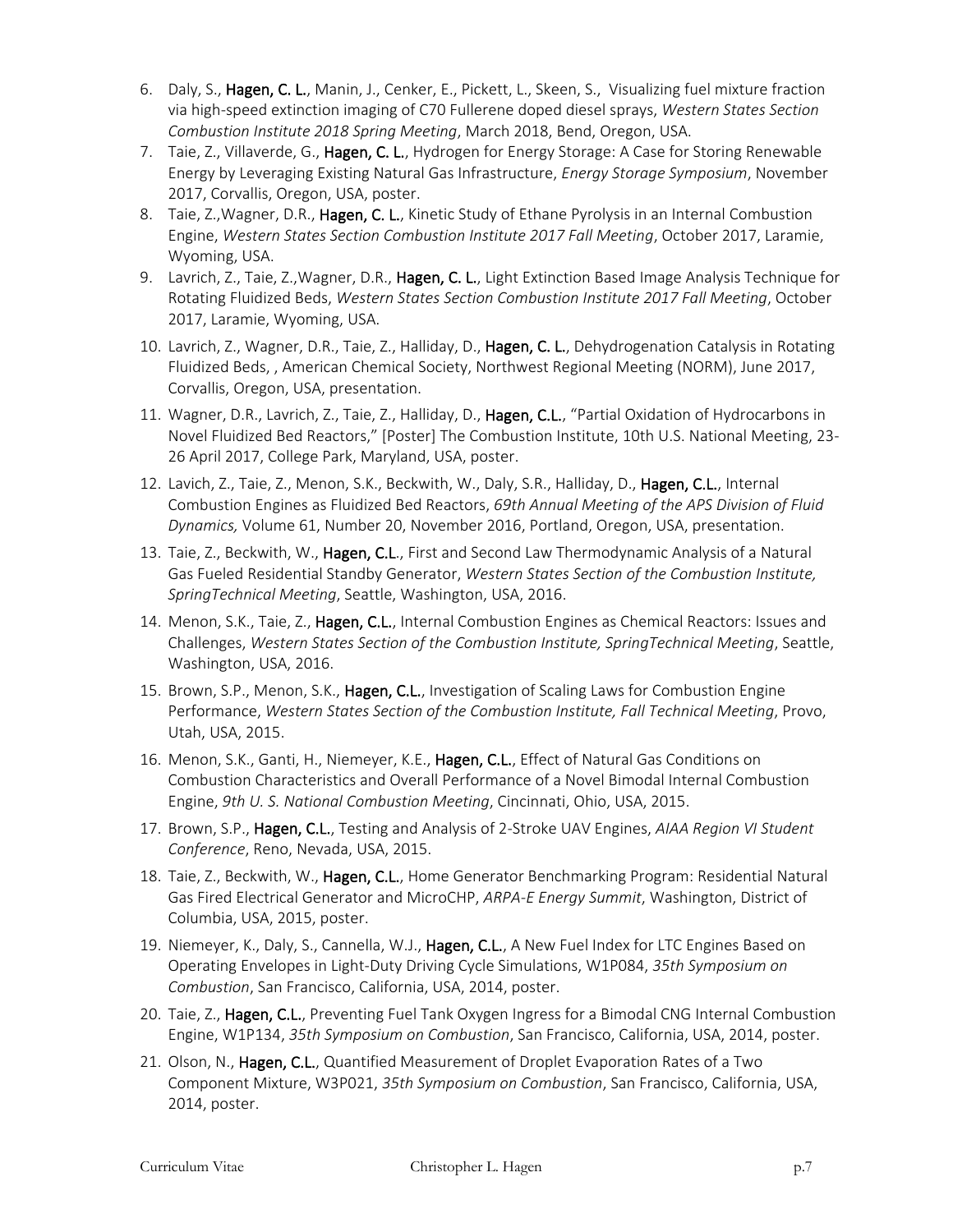- 22. Niemeyer, K.E., Cannella, W.J., Hagen, C.L., A New Fuel Index for LTC Engines Based on Operating Envelopes in Light-Duty Driving Cycle Simulations: Primary Reference Fuels, In *Western States Section of the Combustion Institute, Spring Technical Meeting*, Paper 14S-20, Pasadena, California, USA, 2014.
- 23. Elgin, R.C., Turner, C.W., Hagen, C.L., Combustion Chamber Design Considerations for a Compression Ignition Engine to Spark Ignited Natural Gas Engine Conversion, *Western States Section of the Combustion Institute, Fall Technical Meeting*, Fort Collins, Colorado, USA, 2013.
- 24. Hagen, C.L., NGV Self-Contained Home Filling Station, *ARPA-E MOVE Kickoff Meeting,*  Washington, District of Columbia, December 2012.
- 25. Cannella, W.J. and Hagen, C.L., Fuels and Advanced Combustion Technology Research Activities, Chevron *Global Downstream Technology Forum*, Lafayette, California, USA, 2008, poster.
- 26. Hagen, C.L., Fundamentals of Transient Thermal-Light Absorption Spectroscopy and Application to Optical Sensing in HCCI Engines, University of Wisconsin-Madison, PhD Thesis, 2006.
- 27. Hagen, C. L., Sanders, S.T., Multispecies Sensing with a Single Laser Source in HCCI Combustion, *31st Symposium on Combustion*, Heidelberg, Germany, 2006, poster.
- 28. Kranendonk, L.A., Caswell, A.W., Hagen, C.L., Gord, J.R., Fujimoto, J.G., Sanders, S.T., Broadband, High-Resolution Absorption Spectroscopy in Piston and Gas Turbine Engines, Shock Tubes, and Rocket Plumes, *31st Symposium on Combustion*, Heidelberg, Germany, 2006, poster.
- 29. Cherian, S., Hagen, C.L., Kirkpatrick, A., Willson, B., The Global Engine Laboratory Data Acquisition and Control Over the Internet, Proceedings, *9th Technology Based Engineering Education Consortium (TBEEC)*. Nashville, Tennessee, 1997.

# MANUSCRIPTS IN REVIEW OR IN PREPARATION

- 1. Benbrook, J., Hagen, Two-Stroke Engine Mapping with Aerospace Testing Standard AS6971, SAE 2020 Small Powertrain and Energy Systems Technology Conference (SETC), Submitted.
- 2. Taie, Z., Peng, X., Kulkarni, D., Zenyuk, I., Weber, A., Hagen, C., Danilovic, N., "Pathway to Complete Energy Sector Decarbonization with Available Iridium Resources Using Ultra-Low Loaded Water Electrolyzers," Nature Communications, Submitted.
- 3. Taie, Z., Villaverde, G., Speaks, J., Lavrich, Z., Hagen, C. L., "Hydrogen for heat: utilizing hydrogen for long term energy storage in northern climates," International Journal of Hydrogen Energy, Submitted.
- 4. O'Hern, H., Nikooei, E., Zhang, X., Hagen, C. L., Abbasi, B., "Reducing the Water Intensity of Hydraulic Fracturing: An Introduction to A Novel Thermally-Actuated Nozzle-Demister Treatment and A Review of Wastewater Treatment Technologies," International Journal of Environmental Science and Technology, Submitted.
- 5. Kier, M., Blunck, D., Hagen, C.L., Open-Path Fourier Transform Infrared (OP-FTIR) Analysis of Pyrolysis of Sagebrush, poster abstract submitted to 2020 ASME IMECE conference.

# DIVERSITY AND INCLUSION

- OSU Search Advocate Training completion, May 2019, OSU Trained Search Advocate, these are external search committee members who promote equity, validity, and diversity on OSU searches
- Southern University Co-PI on project funded through AFRL "Diverse Collegiate Research & Development, Collaboration Program"

SERVICE TO THE PROFESSION

- Reviewer, IEEE Transactions on Systems, Man and Cybernetics: Systems, 2020
- Reviewer, Heat Transfer Engineering, 2020
- Reviewer, US DOE ARAP-E (program details withheld), 2020
- Reviewer, American Chemical Society ACS Petroleum Research Fund Grant Proposals, 2020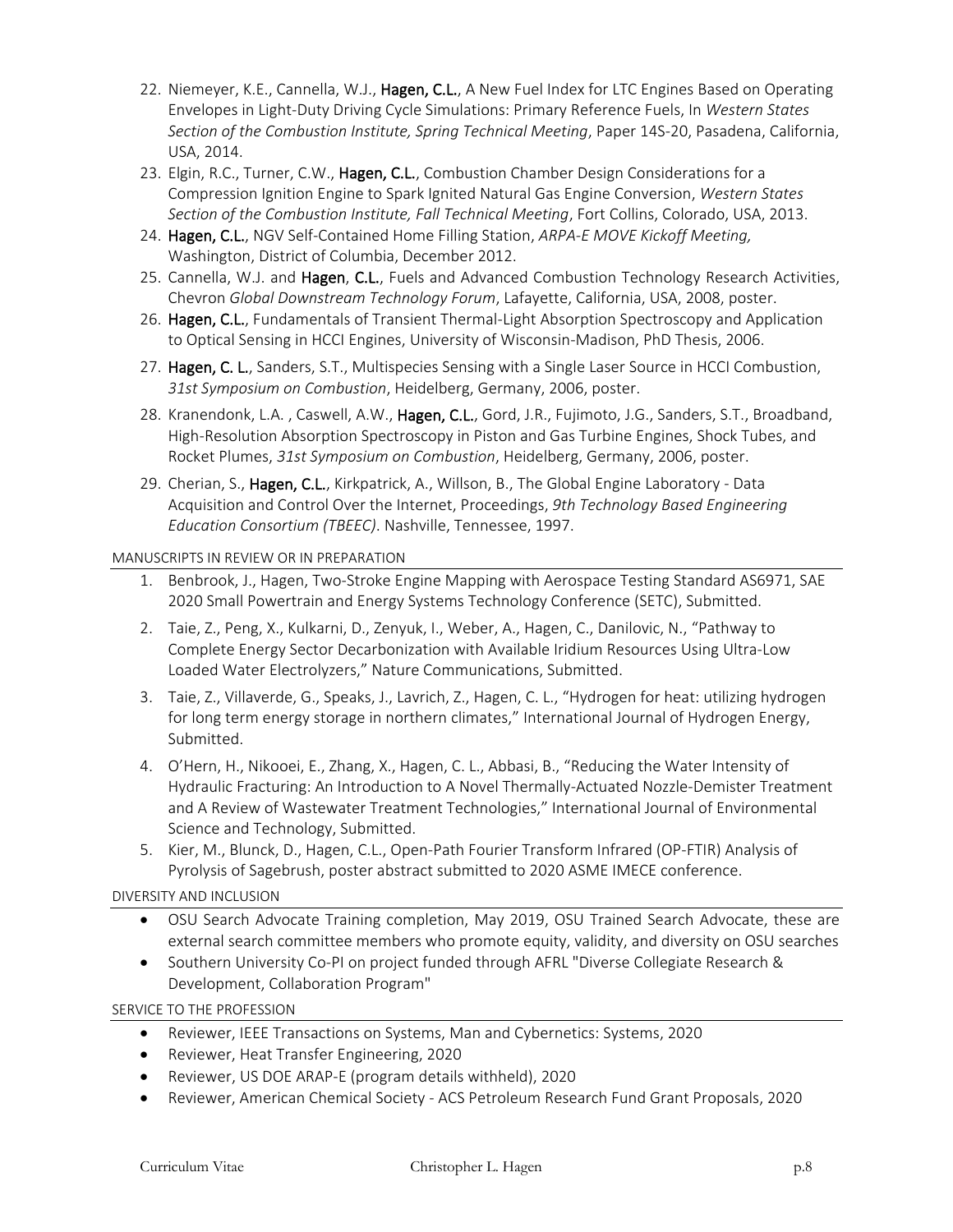- Reviewer, ASME Journal of Engineering for Gas Turbines and Power, 2020
- Committee, Society of Automotive Engineers (SAE) E-39 Unmanned Aircraft Propulsion standards committee member
- Session Chair, United State Section of the Combustion Institute (USSCI) Meeting, *Engines Session*, Pasadena, California, USA, March 2019
- Committee, United State Section of the Combustion Institute (USSCI) Bylaws committee member, 2019
- Reviewer, AIAA Journal of Propulsion and Power, 2018
- Reviewer, Journal of Environmental Chemistry, 2018
- Organizer and Host, Western States Section of the Combustion Institute (WSSCI) Spring 2018 meeting at OSU-Cascades, March 2018, 51 papers presented, 2 keynotes (Prof. Ron Hansen Stanford, Prof. Erica Belmont, U of Wyoming) 88 Attendees from all over US.
- Session Organizer: 2018 Society of Automotive Engineers (SAE) World Congress, Detroit, Michigan, USA, April 10-12, Combustion in Gaseous-Fueled Engines
- NSF Ad Hoc Reviewer, 2018
- Reviewer, *The Proc. IMechE, Part D: Journal of Automobile Engineering*, 2017
- Reviewer *Journal of Applied Energy,* 2020, 2019,2017
- NSF Review Panelist, 2017
- Attendee, ARPA-E High Efficiency Hybrid Vehicle Workshop, October 12, 2017 Southfield, Michigan, USA
- Session Organizer: 2017 Society of Automotive Engineers (SAE) World Congress, Detroit, Michigan, USA, April 4-6, Combustion in Gaseous-Fueled Engines
- Reviewer, Cyclotron Road applications, 2017, 2016
- Reviewer, NASA ASTAR Graduate Fellowships, 2016
- Reviewer, *Energy and Fuels*, 2016
- Session Organizer: 2016 SAE World Congress, Detroit, Michigan, USA, April 12 14, Combustion in Gaseous-Fueled Engines
- Reviewer, 2015, *Journal of Applied Thermal Engineering*
- Reviewer, 2015, *Journal of Natural Gas Science & Engineering*
- Executive Committee member, At-Large, Western States Section of Combustion Institute
- U.S. Department of Energy Merit Review Panel, Washington, D.C., USA, April, 2015.
- Session Organizer: 2015 SAE World Congress, Detroit, Michigan, USA, April 21 23, Combustion in Gaseous-Fueled Engines
- Reviewer, 2014, ASME Internal Combustion Engine Division Fall Technical Conference
- Session Organizer: 2014 SAE World Congress, Detroit, Michigan, USA, April 8 10, Compressed Natural Gas (CNG)/Dual-fuel CNG Engines
- Session Organizer: 2013 SAE World Congress, Detroit, Michigan, USA, April 16 18, Natural Gas Engines and Vehicles
- Reviewer, 2013, SAE International Powertrains, Fuels and Lubricants Meeting
- Reviewer, 2013, *International Journal of Energy*
- Reviewer (invited), 2013, Advanced Research Project Agency-Energy, Full Spectrum Optimized Conversion and Utilization of Sunlight (FOCUS) Full Applications
- Session Organizer: 2012 SAE International Powertrains, Fuels and Lubricants Meeting, Malmo, Sweden, September 18 – 20, Alternative and Advanced Fuels
- Session Organizer: 2012 SAE World Congress, Detroit, Michigan, USA, April 24 26, Fuel & Additive Effects on SI Engine Performance
- Session Organizer: 2010 SAE International Powertrains, Fuels and Lubricants Meeting, San Diego, California, USA, October 25-27, Alternative Fuels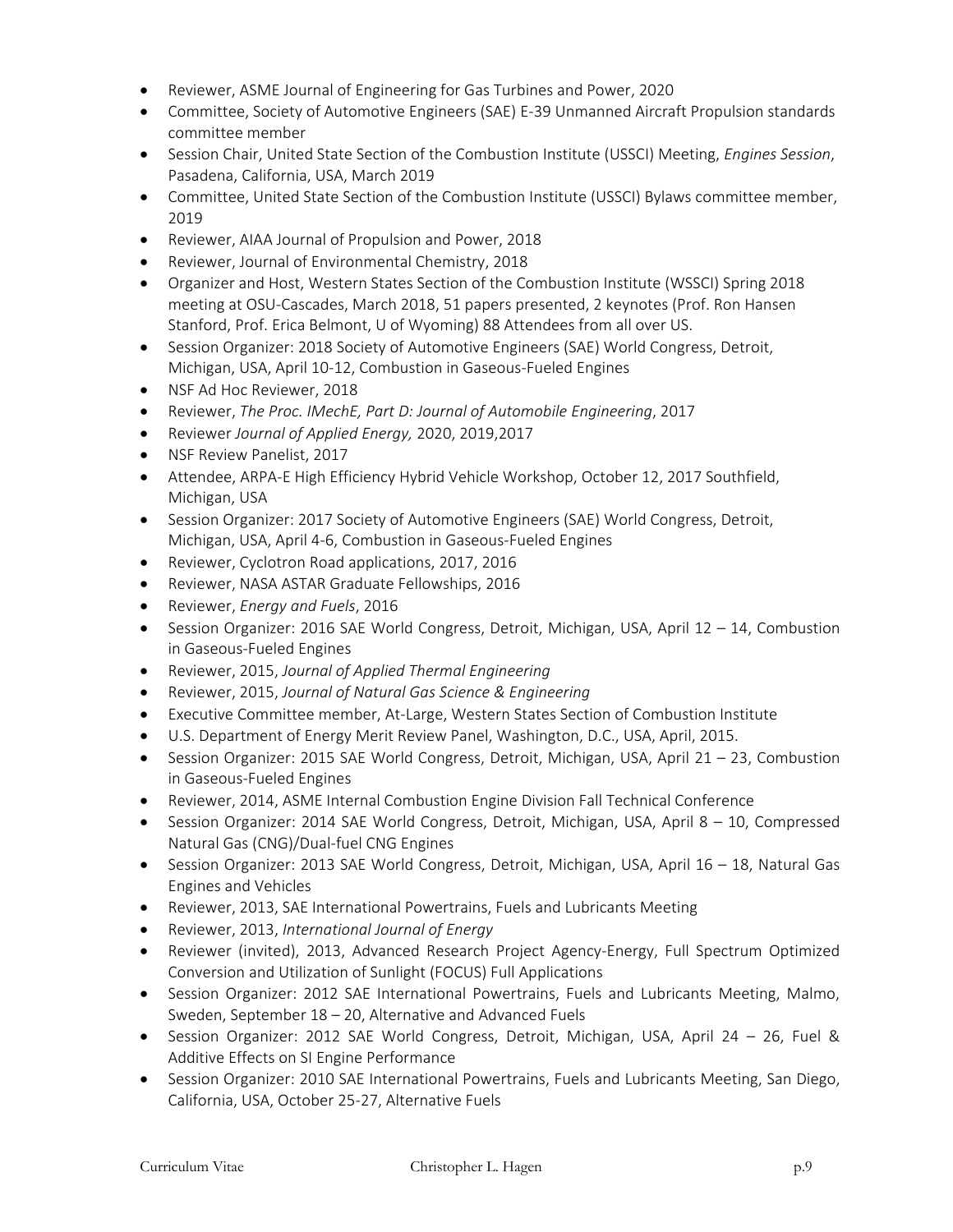- Session Organizer: 2009 SAE International Powertrains, Fuels and Lubricants Meeting, San Antonio, Texas, USA, November 2-4, Alternative Fuels
- Session Organizer: 2009 SAE International Powertrains, Fuels and Lubricants Meeting, Florence, Italy, June 15 – 17, Homogenous Charge Compression Ignition (HCCI), Variable Valve Actuation
- Reviewer: 2008 SAE International Powertrains, Fuels and Lubricants Meeting, Session: Alternative Fuels, Homogeneous Charge Compression Ignition Engines
- Reviewer: 2006 SAE World Congress, Session: Combustion and Flow Diagnostics
- Reviewer: 2006 SAE Small Engine Technology Conference
- Reviewer: Optics Communications Journal
- Reviewer: Measurement Science and Technology Journal

# INVITED PRESENTATIONS & PANELS

- Mt Bachelor Rotary Club, *The Future of Transportation* (via Zoom), Bend, Oregon, USA, April 10, 2020
- Oregon State University, Science Pub: *Planes, Trains & Automobiles: Future Transportation*, Bend, Oregon, USA, November 9, 2019
- Congressman Peter DeFazio panel on *Renewable Hydrogen in Oregon*, Eugene, Oregon, USA, May 2019
- Colorado State University Energy & Environment Seminar Series, *Fueling Future Mobility*, Fort Collins, Colorado, USA, May 2019
- Chevron Energy Technology Company, *Energy Conversion in Oregon*, Richmond, California, April 2019
- Central Oregon Inventors Network, *Energy Conversion in Oregon*, Bend, Oregon, USA, April 2019
- National Science Foundation, *How to Succeed in I-Corps™ Panel*, Portland, Oregon, USA, January 2019
- National Renewable Energy Laboratory, *Renewable Hydrogen*, Golden, Colorado, USA, May 2018.
- Army Research Laboratory, *Reciprocating Engines: UAV Hybrid-Electric Powertrain Development and Modular Chemical Reactor*, Aberdeen, Maryland, USA, October 17, 2017
- Air Force Research Laboratory, *Reciprocating Engines: UAV Hybrid-Electric Powertrain Development and Modular Chemical Reactor*, Dayton, Ohio, USA, July 7, 2017
- Frontiers in Science, Sisters Science Club, *Biofuels or Fossil Fuels*, Sisters, Oregon, USA, April 26, 2017
- Pacific Crest Middle School, *Engineering?*, Bend, Oregon, USA, April 21, 2017
- OSU Postdoctoral Association presentation, *Mentoring*, February 1, 2017
- Association for Unmanned Vehicle Systems International Workshop Panelist/Presenter, *Unmanned Aircraft System Propulsion: Optimization, Technical Challenges and Future Directions*, Washington, District of Columbia, USA, October 14, 2015.
- Oak Ridge National Laboratory, *Paths toward Natural Gas for Transportation and Residential Power Generation*, Knoxville, Tennessee, USA, August 12, 2015.
- Oregon Public Radio Panelist, *Think Out Loud: The Impact of the OSU-Cascades Campus, Bend, Oregon*, USA, July 10, 2015.
- Lund University, Sweden, *Natural Gas for Transportation: Creating a Self-Refueling Vehicle*, Lund, Sweden, April 24, 2014.
- Professional Engineers of Oregon, Annual Meeting, *Energy Conversion Research with an Eye towards Internal Combustion Engines and Natural Gas*, Wilsonville, Oregon, USA, May 9, 2014.
- Oregon State University, Science Pub: *Natural Gas for Transportation*, Corvallis, Oregon, USA, April 14, 2014.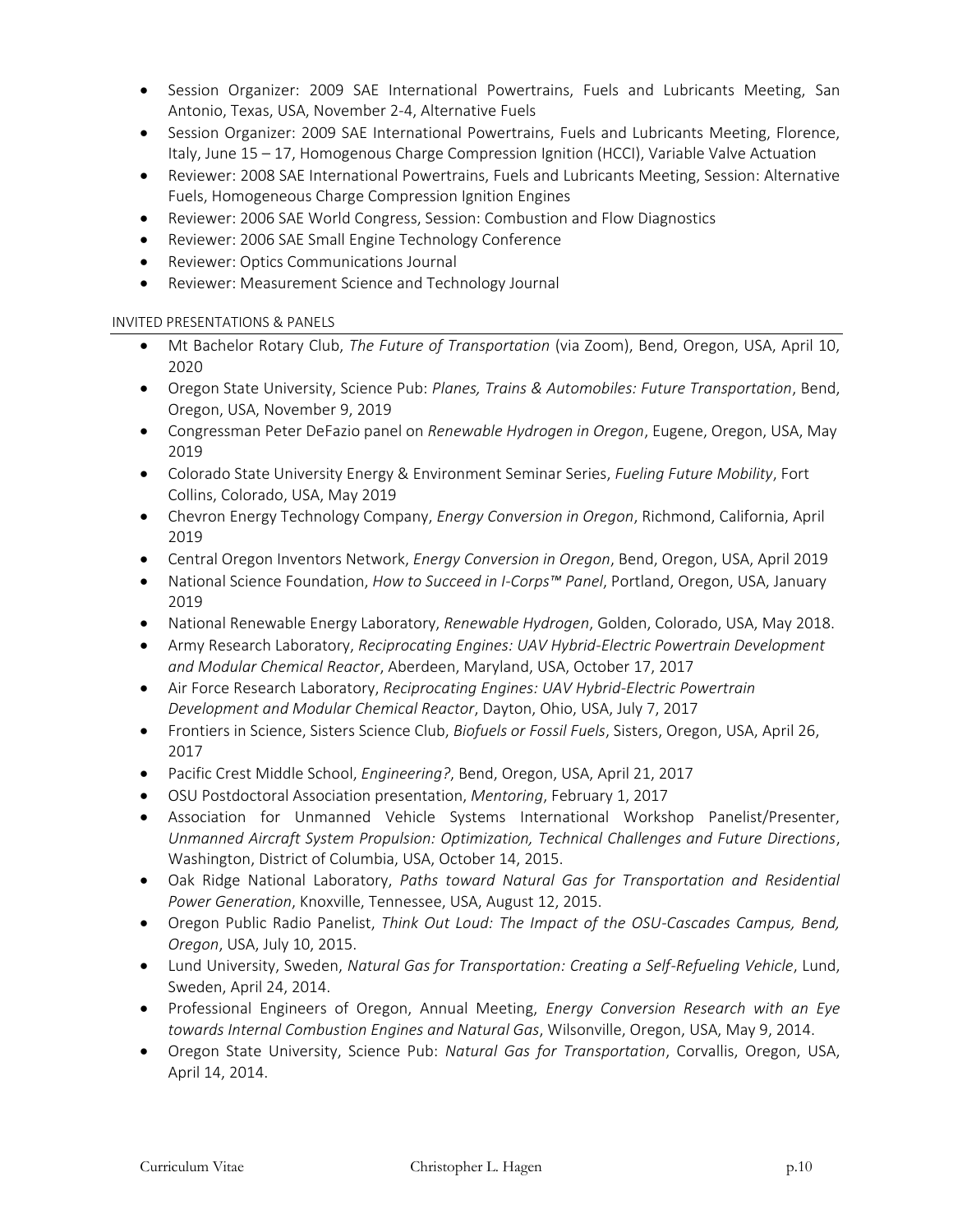- University of Alaska-Fairbanks, Alaska Center for Energy and Power (ACEP), *Energy Conversion with an Eye towards Internal Combustion Engines and Natural Gas*, Fairbanks, Alaska, USA, December 2, 2013.
- Portland State University, Mechanical and Materials Engineering Department, *Energy Conversion with an Eye towards Internal Combustion Engines and Natural Gas*, Portland, Oregon, USA, November 8, 2013.
- Pacific Northwest National Laboratory, Natural Gas Technology, Richland, WA, USA, August 2013.
- Professional Engineers of Oregon, Central Chapter Meeting, *Natural Gas Vehicle Research at OSU-Cascades*, Bend, Oregon, USA, April 22, 2013.
- Oregon State University, Science Pub: *Energy Research, What About Natural Gas for Transportation?*, Bend, Oregon, USA, February 19, 2013
- MATHCOUNTS Middle School Students, *Engineering?*, Redmond, OR February 23, 2013.
- Rotary Club, Mt. Bachelor Chapter, *Energy Research, What About Natural Gas for Transportation?*, Bend, Oregon, USA, December 14, 2012.
- Bend Research Incorporated, *Energy Research Areas: Getting More Out of What We Have*, Bend, Oregon, USA, September 13, 2012.

# SERVICE TO THE UNIVERSITY

- OSU Faculty Senate Research Council member, 2020
- OSU Committee to Review Promotion & Tenure (P&T) Guidelines for Innovation and Entrepreneurship (I&E) Inclusion, 2020, 2019
- OSU MIME P&T Committee, 2020, 2019
- OSU-Cascades P&T Letters Committee Chair, 2019
- OSU-Cascades Peer Review of Teaching Lead, 2018, 2017
- Faculty Senate Member (Cascade representative), 2018, 2017
- OSU-Cascades Research Committee, 2018
- OSU-Cascades small grant reviewer, 2017
- OSU-Cascades Research Committee, 2017
- OSU-Cascades Associate Academic Dean search committee, 2017
- Energy Systems Engineering faculty search committee, 2017
- OSU School of Mechanical, Industrial, and Manufacturing Engineering (MIME) awards committee, 2018, 2017, 2016
- MIME Design faculty search committee, 2017
- OSU-Cascades Academic Dean search committee, 2016
- Energy Systems Engineering instructor search committee, 2015
- Graduate Council Representative, 2015, 2014, 2013
- Energy Systems Engineering Undergraduate Program Committee, 2018, 2017, 2016, 2015, 2014, 2013, 2012
- MIME School Head Search Committee, 2013
- MIME Thermal Fluid Science Faculty Search Committee, 2014, 2013
- Technical Advisor for OSU Advantage Accelerator Intern Program (student Sean Brown) PROPOSALS AWARDED AS PRINCIPAL INVESTIGATOR
	- 2019 Advanced Research Project Agency for Energy (ARPA-E) OPEN 2018 program, Fresh-Frac (fracking water cleanup), Sponsor: U.S. Department of Energy, \$3,000,000 (Hagen share \$89,000).
	- 2019 Chevron Energy Technology Company, Low Speed Preignition Modeling, \$500,000 (Hagen share \$168,000)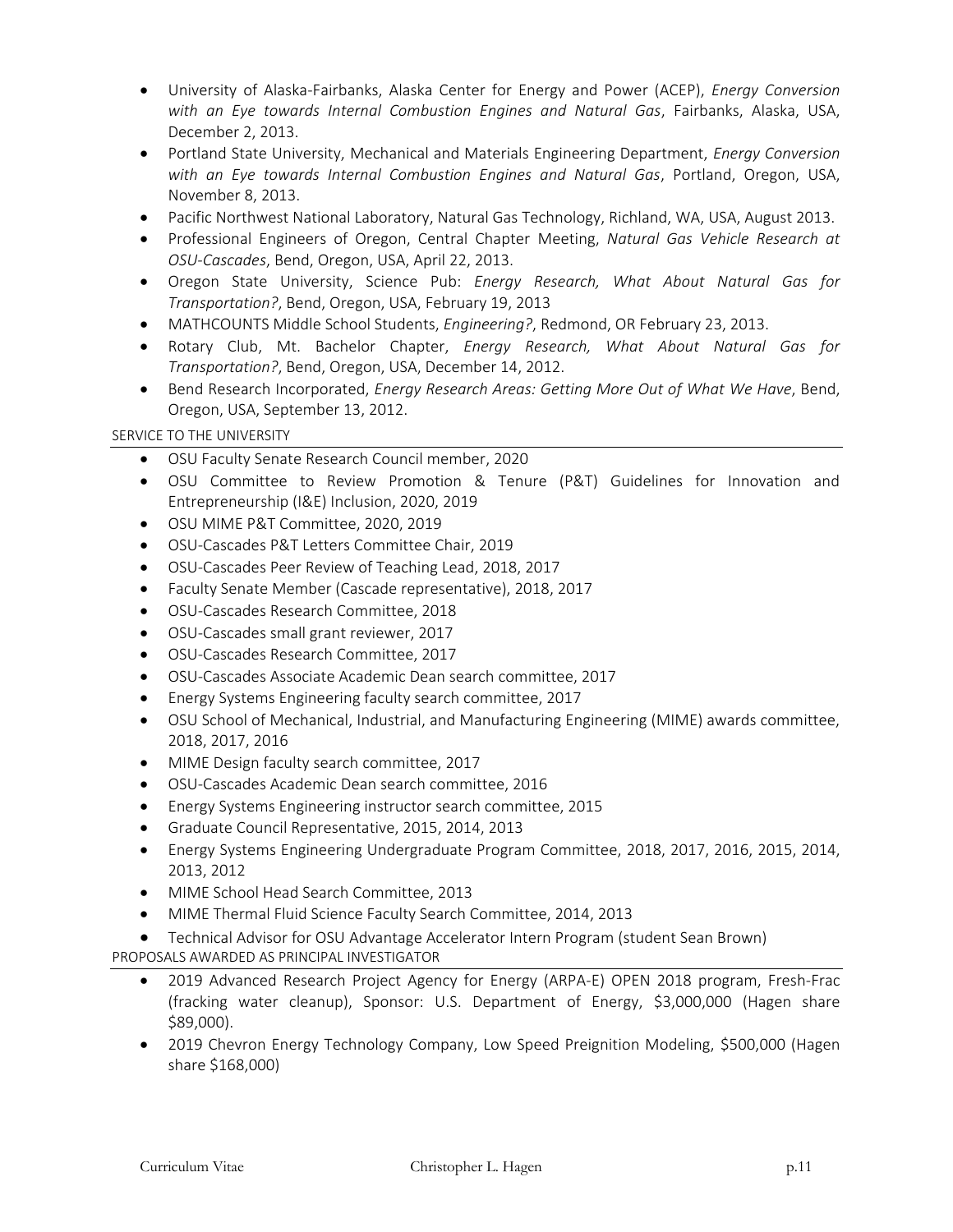- 2019 DOD Strategic Environmental Research and Development Program (SERDP), Live Fuels: Identification of Key Processes Controlling Ignition and Fuel Consumption, \$1,500,000 (Hagen share \$70,000)
- 2018 Solar Energy Technologies Office, Solar Desalination, Sponsor: U.S. Department of Energy, \$2,000,000 (Hagen share \$107,000).
- 2018 AFRL Hybrid UAV Award with Southern U. & LSU, \$300,000 (Hagen share \$100,000).
- 2018 Advanced Internal Combustion Engine Fuel Modeling and Testing Phase IV, Energy Industry Sponsor, \$100,000.
- 2018 NW Natural \$30,000.
- 2018 NSF I-Corps, \$50,000.
- 2018 Gap Grant, Sponsor: OSU Venture Development Fund, \$45,000.
- 2017 Layman Fellowship, \$2,500.
- 2017 Northwest Natural Gas Hydrogen Student Design Challenge Award, \$20,000.
- 2017 Advanced Internal Combustion Engine Fuel Modeling and Testing Phase III, Energy Industry Sponsor, \$100,000.
- 2017 Sandia National Laboratory Combustion Research Facility, \$51,000.
- 2016 Energy System Engineering Graduate Student Fellowship, \$51,000.
- 2016 Advanced Research Project Agency for Energy (ARPA-E) Innovative Development in Energy-Related Applied Science (IDEAS), Sponsor: U.S. Department of Energy, Award Number DE-AR0000681, \$3,200,000 (Hagen share \$600,000)
- 2015 M.J. Murdock Charitable Trust Commercialization Initiation Award, \$60,000.
- 2015 Gap Grant, Sponsor: OSU Venture Development Fund, \$60,000.
- 2015 NASA Graduate Aeronautics Scholarship, Advanced STEM Training and Research (ASTAR) Fellowship Program (student Sean Brown), \$100,000.
- 2015 Advanced Internal Combustion Engine Fuel Modeling and Testing Phase II, Energy Industry Sponsor, \$142,177.
- 2015 Oregon Metals Initiative & Hatch Product Development, \$10,438.
- 2014 Gap Grant, Sponsor: Oregon Nanoscience and Microtechnologies Institute (ONAMI), \$250,000.
- 2014 Gap Grant, Sponsor: Oregon Built Environment & Sustainable Technologies (BEST), \$150,000.
- 2014 Advanced Research Project Agency for Energy (ARPA-E) Innovative Development in Energy-Related Applied Science (IDEAS), Sponsor: U.S. Department of Energy, Award Number DE-AR0000485, \$500,000.
- 2013 Advanced Research Project Agency for Energy (ARPA-E) Methane Opportunities for Vehicular Energy (MOVE), Sponsor: U.S. Department of Energy, Award Number DE-AR0000259, budget increase, \$299,900.
- 2013 Advanced Internal Combustion Engine Fuel Modeling and Testing, Energy Industry Sponsor, \$202,710.
- 2013 Gap Grant, Sponsor: OSU Venture Development Fund, \$25,000.
- 2013 Gap Grant, Sponsor: OSU Venture Development Fund, \$12,000.
- 2012 Advanced Research Project Agency for Energy (ARPA-E) Methane Opportunities for Vehicular Energy (MOVE), Sponsor: U.S. Department of Energy, Award Number DE-AR0000259, \$699,392.
- 2011 University Design Challenge, Sponsor: Air Force Office of Scientific Research, \$60,000.
- 2010 Physics-Based Dynamic Model of Marine Based Power Generation Equipment, Sponsor: Woodward Inc., \$71,000.